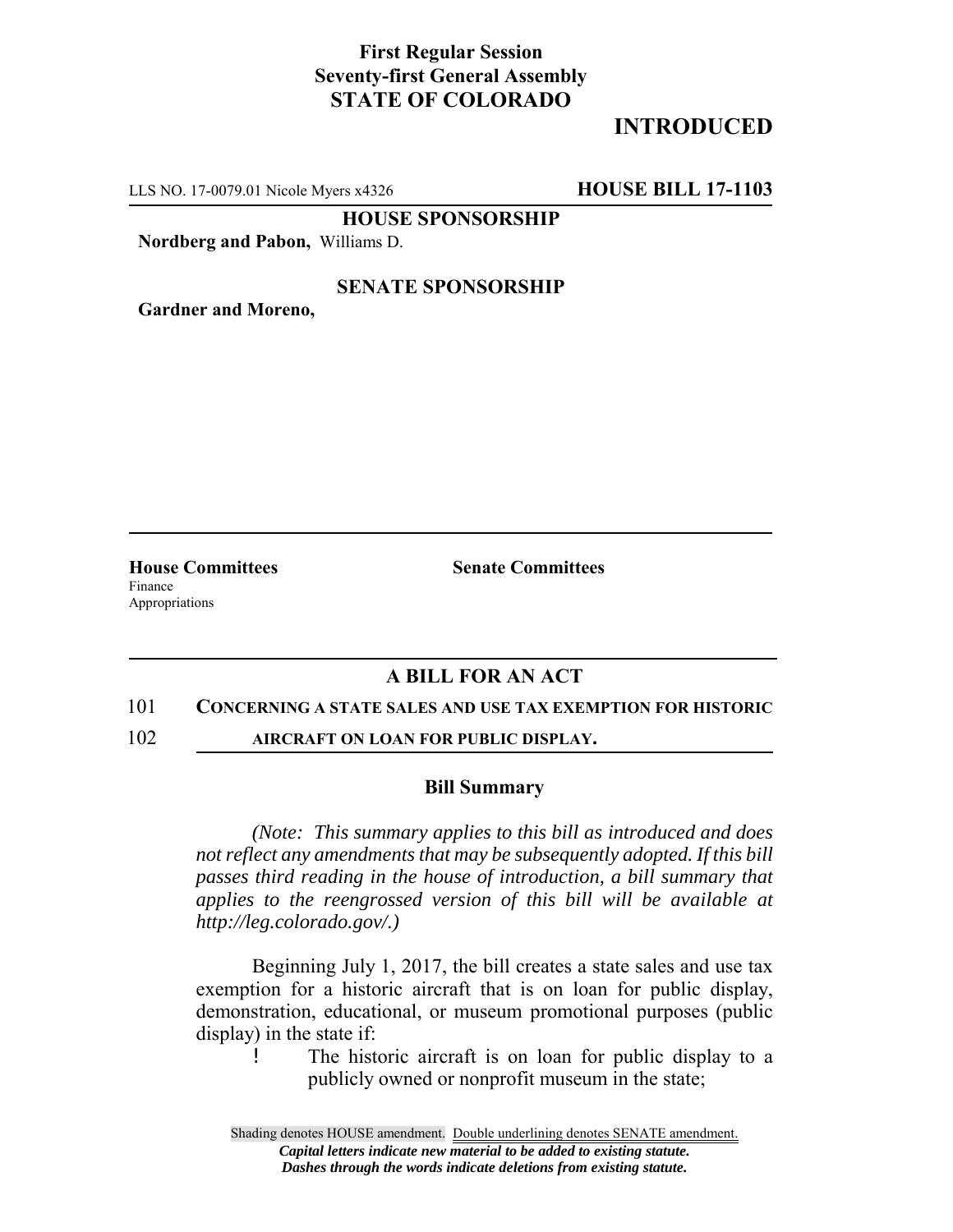- ! The historic aircraft will be used only for public display while within the state but away from the museum to which the historic aircraft is on loan; and
- ! The museum to which the historic aircraft is on loan for public display is open to the public for at least 20 hours every week.
- *Be it enacted by the General Assembly of the State of Colorado:*

 **SECTION 1. Legislative declaration.** The general assembly finds, determines, and declares that the primary purpose of the sales and use tax exemption in section 39-26-711.9 is to encourage the owners of historic aircraft to loan the historic aircraft to museums in the state for public display, demonstration, educational, or museum promotional purposes.

 **SECTION 2.** In Colorado Revised Statutes, **add** 39-26-711.9 as follows:

 **39-26-711.9. Historic aircraft on loan for public display - definition.** (1) BEGINNING JULY 1, 2017, A HISTORIC AIRCRAFT THAT IS ON LOAN FOR PUBLIC DISPLAY, DEMONSTRATION, EDUCATIONAL, OR MUSEUM PROMOTIONAL PURPOSES IS EXEMPT FROM TAXATION UNDER THE PROVISIONS OF PARTS 1 AND 2 OF THIS ARTICLE 26 IF:

 (a) THE HISTORIC AIRCRAFT IS ON LOAN FOR PUBLIC DISPLAY, DEMONSTRATION, EDUCATIONAL, OR MUSEUM PROMOTIONAL PURPOSES TO A PUBLICLY OWNED MUSEUM IN THE STATE OR TO A NONPROFIT MUSEUM 18 IN THE STATE THAT OPERATES UNDER SECTION 501 (c)(3) OF THE FEDERAL "INTERNAL REVENUE CODE OF 1986", AS AMENDED;

20 (b) THE HISTORIC AIRCRAFT WILL BE USED ONLY FOR PUBLIC DISPLAY, DEMONSTRATION, EDUCATIONAL, OR MUSEUM PROMOTIONAL 22 PURPOSES WHILE WITHIN THE STATE BUT AWAY FROM THE MUSEUM TO